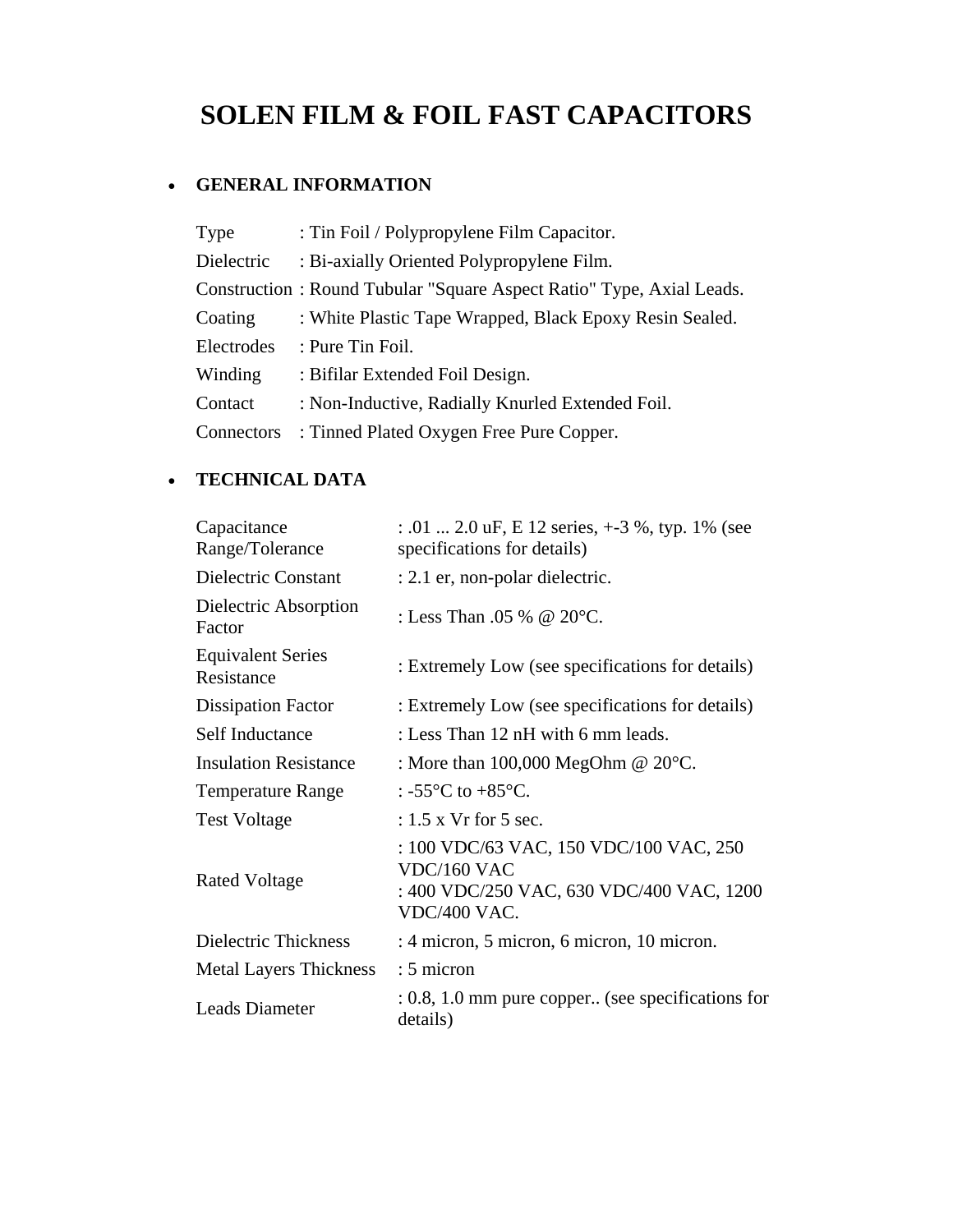#### • **FEATURE**

Special Tubular "Square Aspect Ratio" Type Construction. Very High Conductivity Tin Foil. Tin/Silver Soldered Lead Termination. Very High Current Capacity. High Frequency and Temperature Stability. Excellent Long Term Electrical and Mechanical Reliability. No Short Term and / or Long Term Signal Aberation. Unrivaled Handling of Fast High Current Pulse.

### • **ELECTRICAL PERFORMANCE**

Very Low Dielectric Absortion Factor. Very Low Equivalent Series Resistance. Very Low Self Inductance. Very High Self Resonant Frequency Ultra Linear Impedance Characteristics. Very Low Dissipation Factor. Very High Insulation Resistance.